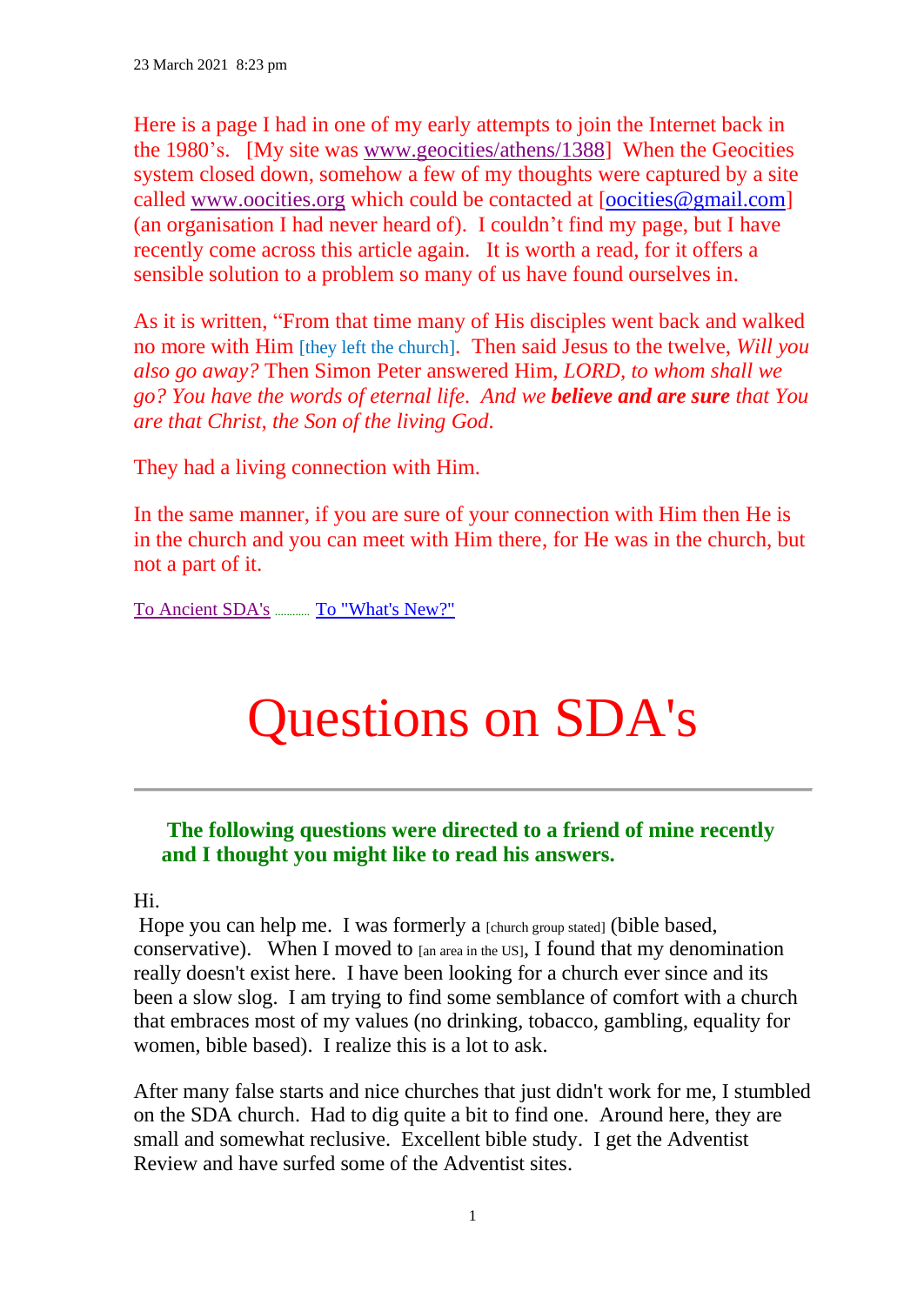Here are my questions... I ask these after trying to assess the situation for myself and not understanding....

1.What is the status of women in the SDA church? Can they be pastors? I have seen so much conflicting info on this topic!

2. How does Ellen White fit into the picture? Now, I am not scared off by a prominent forebearer used as commentary... The [her church] use a lot of early writings for enlightenment and the Lutherans rely heavily on Luther's work. However, I am trying to avoid any church (like Christian Science) which has cast God-like characteristics around its founder.

3. Does the SDA church take well to converts? This is a general question prompted by some of my aborted efforts at other churches. Some denominations really aren't prepared to welcome someone in who wasn't born in that narthex!

4. How is the SDA church doing? Thriving? Maintaining? It seems a bit lean here in ……… but it is tough to compete with Luther here!

5. My husband and I wear wedding rings, kept our own names and have no children by choice (we're both 45 and this isn't going to change). Are these insurmountable obstacles to membership?

Long questions... I appreciate your responses. God bless.

## **Answer –**

Dear Mrs A,

These are very reasonable questions that need to be answered before you get too much involved with the mechanics of a church group. Many a Christian has lost their fire for the Lord by becoming either disillusioned with those whom they have become affiliated with or bedazzled by the dynamics of a denomination. Both options are hazardous to you, for you have "stumbled" upon the richest mine of biblical knowledge on the planet today, if looking only at sheer scope.

I suppose you chose me to ask these questions to since I was not born into the church. Good for you; you will get a candid viewpoint, since I have no need to prop up an organization or put any feathers in my hat. I had a real born-again experience that lead me ultra-naturally to the truths found in the Adventist message. But I was lead early on not to get bogged down in church-life.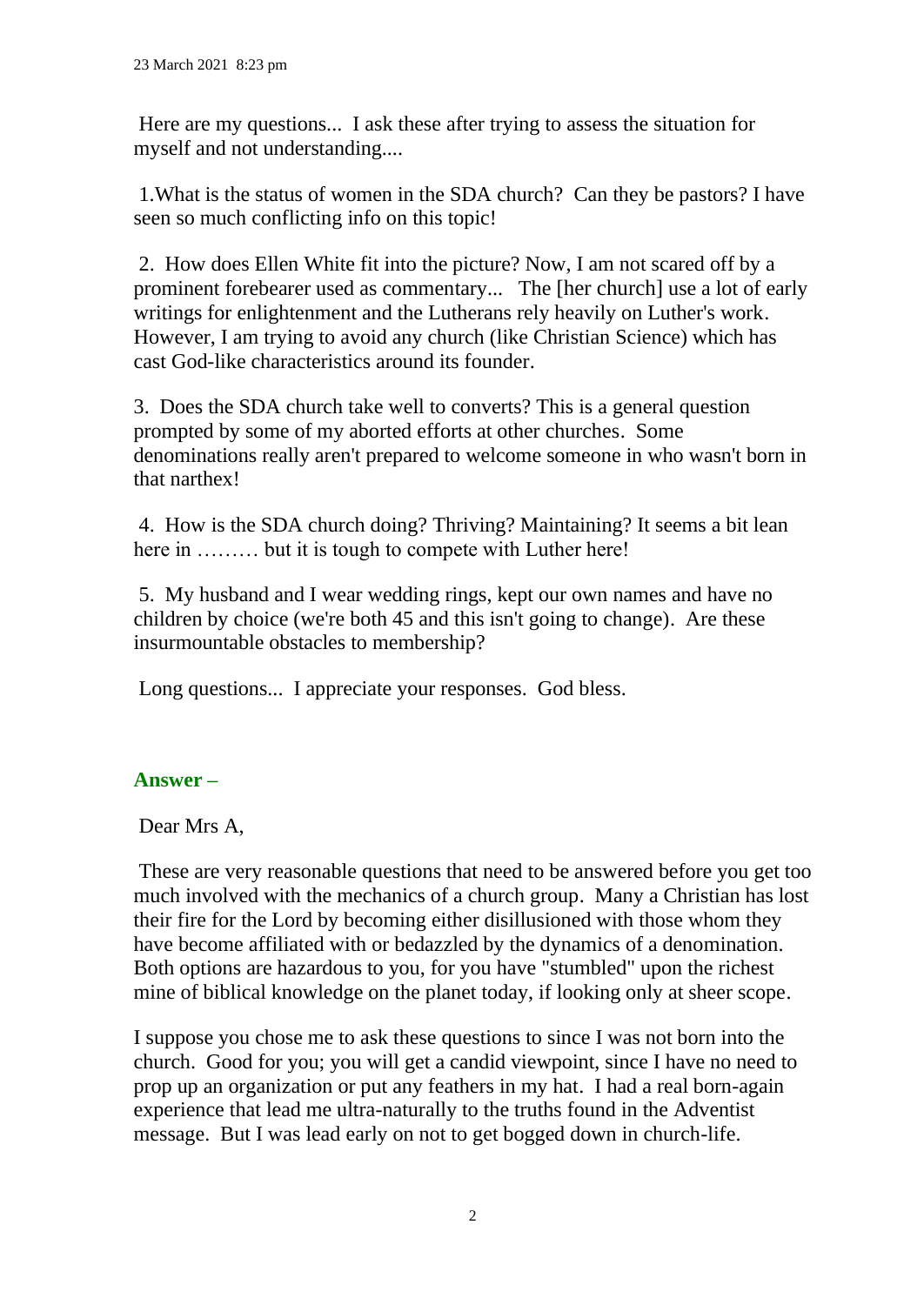The Advent message is similar to a huge and ancient research library. This is the same facility that God has placed on earth since the beginning of time. The chief researchers have been tapped by God throughout the ages to guide interested souls deeper and higher within the building, opening stacks and floors of wisdom that never seemed to have been there before. Nothing on the shelves here adds to or takes away from the Bible, BUT the old patrons (church members) and the sectional librarians (church leaders) in time have become comfy and satisfied with their place and rarely read their books anymore.

So, I warn you; READ the books for yourself. Look for the old books of the 1800's. Find the church library. The SDA message is a whole new wing that's been opened up, but the folks in it have generally become smug in their ways.

This is sad; it's like using a microwave to melt wax to make candles, and ignoring the light switches! Now on to your questions one at a time:

## 1.The status of women:

The following is generally ignored (I never heard it quoted) and is from the chief researcher herself, Ellen White:

"It is the accompaniment of the Holy Spirit of God that prepares workers, both men and women, to become pastors to the flock of God. As they cherish the thought that Christ is their Companion, a holy awe, a sacred joy, will be felt by them amid all their trying experiences and all their tests. They will learn how to pray as they work.

"They will be educated in patience, kindness, affability, and helpfulness. They will practice true Christian courtesy, bearing in mind that Christ, their Companion, cannot approve of harsh, unkind words or feelings. Their words will be purified. The power of speech will be regarded as a precious talent, lent them to do a high and holy work.

"The human agent will learn how to represent the divine Companion with whom he is associated. To that unseen Holy One he [and she] will show respect and reverence because he [and she] is wearing His yoke and is learning His pure, holy ways. Those who have faith in this divine Attendant will develop. They will be gifted with power to clothe the message of truth with a sacred beauty."—

Testimonies, vol. 6, p. 322. (1900)

The SDA organization never really owned up to this directive, although there are a few lady pastors and under pastors today. If we allow others, even if they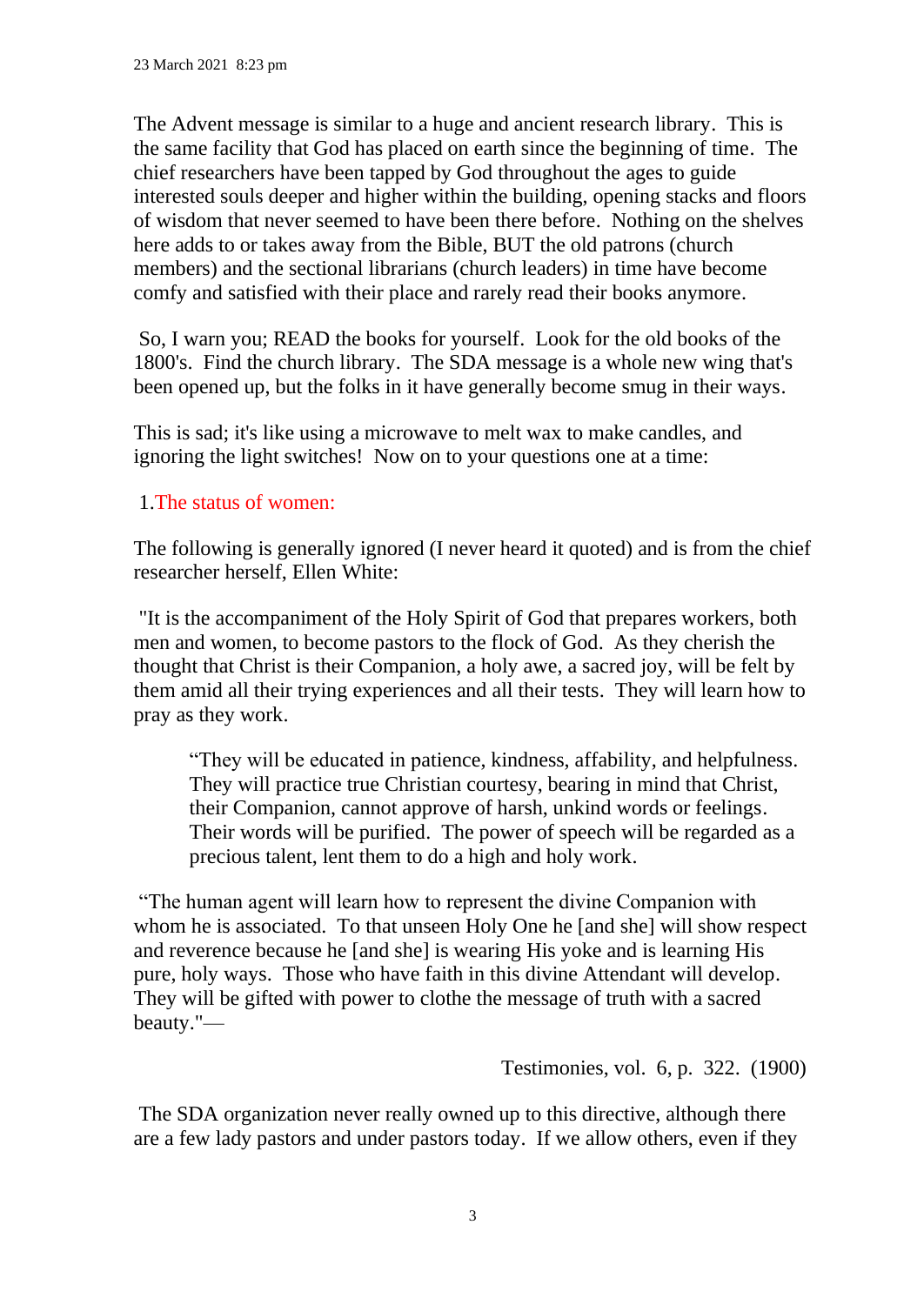think they claim pure motives, to water-down clear, good heavenly instructions, then we get nowhere in our relationship with Christ.

2. Ellen White and her position; here's what she says:

"They say 'She is a prophetess', they say 'She is this and that and the other thing'- -I claim to be no such thing. I will tell you what I want you all to know, that I am a messenger that God has taken from a feeble, very feeble child, and in my girlhood gave me a message... Now I want to tell you this, that Mrs. White does not call herself a prophetess or a leader of this people. She calls herself simply a messenger. . . . "

{5BIO 354.6}

I think she has several points here, which most ignore; A messenger's value is in the message. Her's was God given, so that is what is to be sought after, not any status or position, which she never demanded anyway. Adventists around 1858 lost this concept, so please ignore this label when they use it today.

Also, this quote was spoken in the hey-days of Mary Baker Eddy, Madame Blavatsky and a host of other self-appointed and vocal lady "prophetesses" of the late 1880's to early 1900's. It was not a term that folks understood in its purity like they did in biblical times. In the Bible there is told of 7 prophetesses. She was a straight-forward Christian lady that did her job well. A real pastor must be appointed by God; a real messenger no less so.

#### 3. New converts.

I have found Adventists glad to have new members and they are not sloppy sweet about it nor paranoid of outsiders. Pastors have an individual approach to studying with new candidates and these days use a study series from HQ that's fairly tame.

Head count and numbers are unfortunately pushed on the local churches from above, so once on the roster it might as well be in stone. I was on a church board and was ashamed of the dead wood kept on for statistics.

I have to throw this [quote] in, Mrs A. simply because it's much more important than church membership:

"It is not enough for us to believe that Jesus is not an impostor, and that the religion of the Bible is no cunningly devised fable. We may believe that the name of Jesus is the only name under heaven whereby man may be saved, and yet we may not through faith make Him our personal Saviour. It is not enough to believe the theory of truth. It is not enough to make a profession of faith in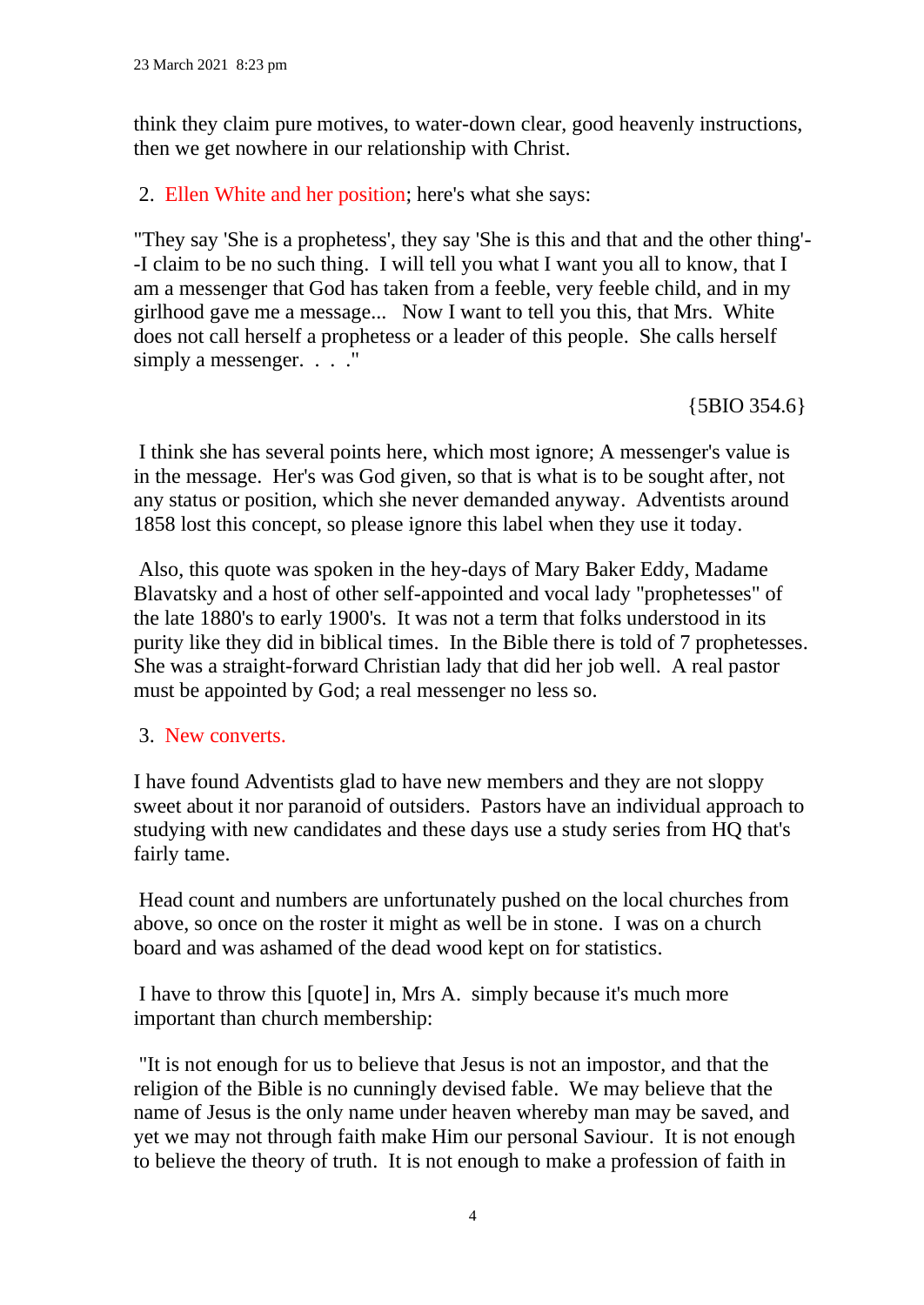Christ and have our names registered on the church roll. 'He that keepeth His commandments dwelleth in Him, and He in him. And hereby we know that He abideth in us, the Spirit which He hath given us.'

'Hereby we do know that we know Him if we keep His commandments.' 1 John 3:24; 2:3.

"This is the genuine evidence of conversion. Whatever our profession, it amounts to nothing unless Christ is revealed in works of righteousness [doing the correct thing at the correct time]."  ${COL} 312.3$ 

### 4. How's SDA Inc. doing?

In a material sense, fine. Almost all American SDA churchs are less than 150 members on paper, usually half that in semi-regular church attendence and tithe payment. It is very wealthy, bolsters huge hospitals world-wide, buzzing publishing houses, owns expensive colleges and ministerial schools and hosts one of the most sought after disaster relief agencies there is. In this sense "rich, and increased with goods". Revelation 3:17. This is part of her problem... she's forgotten where she's come from.

#### 5. Your married life.

No sweat. Some of the more senior members may drop hints after you've been around awhile about ditching the wedding bands. The happy-go-lucky ones will never mention them, and will be the ones who blush around the oldsters ways most of the time. It took me 3 years to see the value of this; all jewelry is really a waste of money, really. I once was a jeweler's assistant and the public's attitude about certain rocks and metals is really sick and a blood drenched business in reality. Gems don't come from some backyard in Vermont, but from the hands of the poorest miners in S. Africa and the man-made mud hells of Thailand.

So this was a long answer, I know, but I hope it was eye-opening and not sleep engendering. And here is my advice if you really want a role in God's church that spans the universe;

1. Go to that SDA church if the Lord tells you to, but don't be eager to join! This is the only situation I know that by not joining you will get into the inner circle.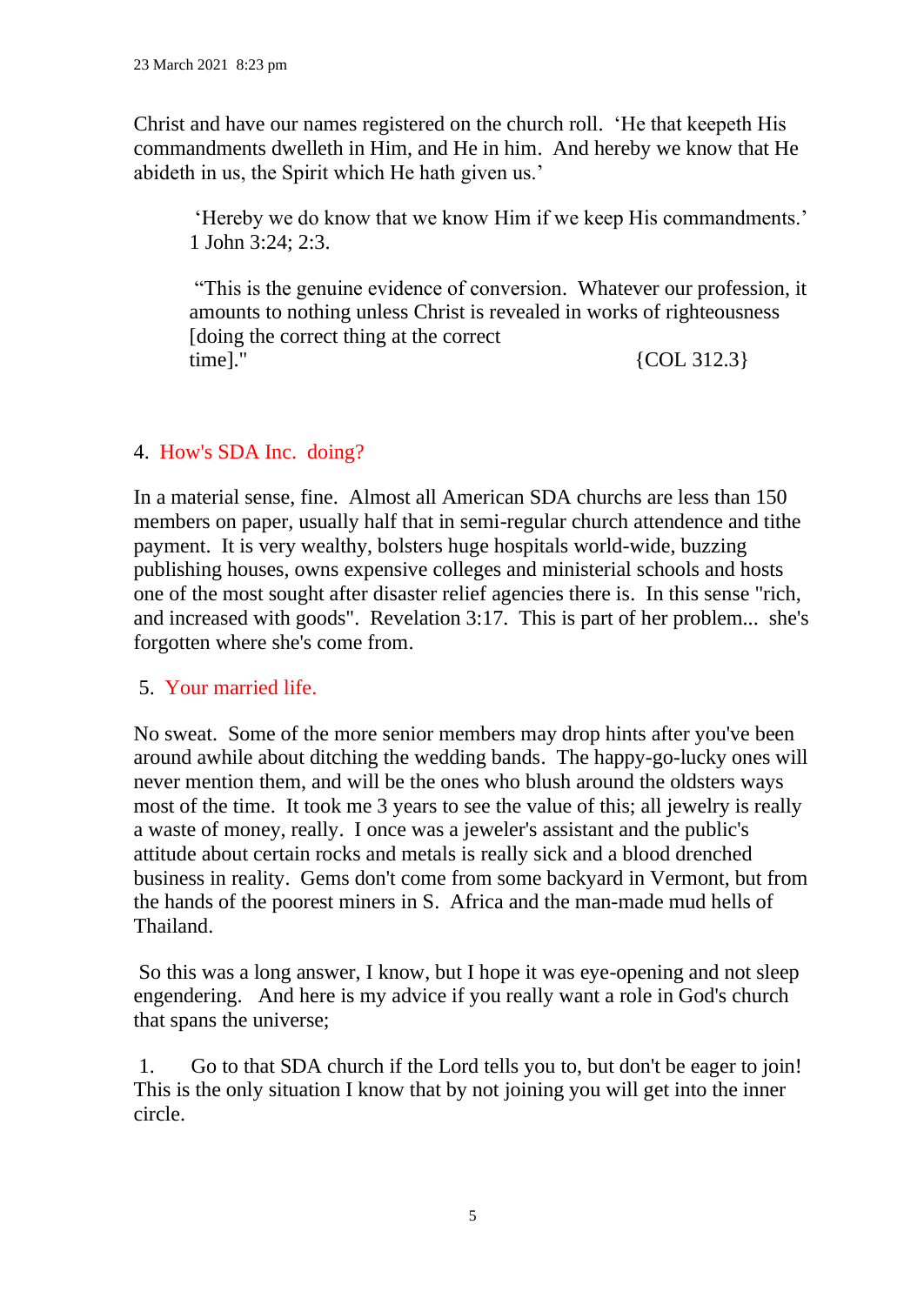2. Read Ellen White. Go to the church library, blow the dust off and send up a prayer for selection choices. If you like history, try "The Great Controversy". If you like spiritual/devotional matters go to "The Desire of Ages" or a smaller read "Steps to Christ". If interested in health matters, "The Ministry of Healing" These are big books, but in small chapters. Her English a bit dated, but is similar to Sherlock Holmes style of English. She wrote more material than any lady authoress ever has in English, so you won't run out.

3. While at the library, if you see anything from this list of authors, grab it! Mrs. White is heavy, these folks are not so strong. Meade Maguire, Taylor Bunch, M. L. Andreasen, Ben Wilkinson.

4. Ask questions! Ask for biblical references!

5. Don't be eager to join; stay loose. You can do everything any SDA does at church without enrolling. There are no secret handshakes or insider sessions. If you read and understand and with your heart believe and incorporate Adventist truth into your day to day life, YOU AM ONE!!

6. Keep in touch with me, please. Any questions you ask will be dealt with, but maybe not so long windedly!!!

Whelp, there you go...

I'm eternally happy to be married to Christ and not any denomination, AND I am glad to be a non-conformist Seventh-day Adventist.

Keep shining.......

oooOooo

[To Ancient SDA's](https://ancient-sda.com/ancient/index.html#top) ............ [To "What's New?"](https://ancient-sda.com/ancient/whats_new.pdf)